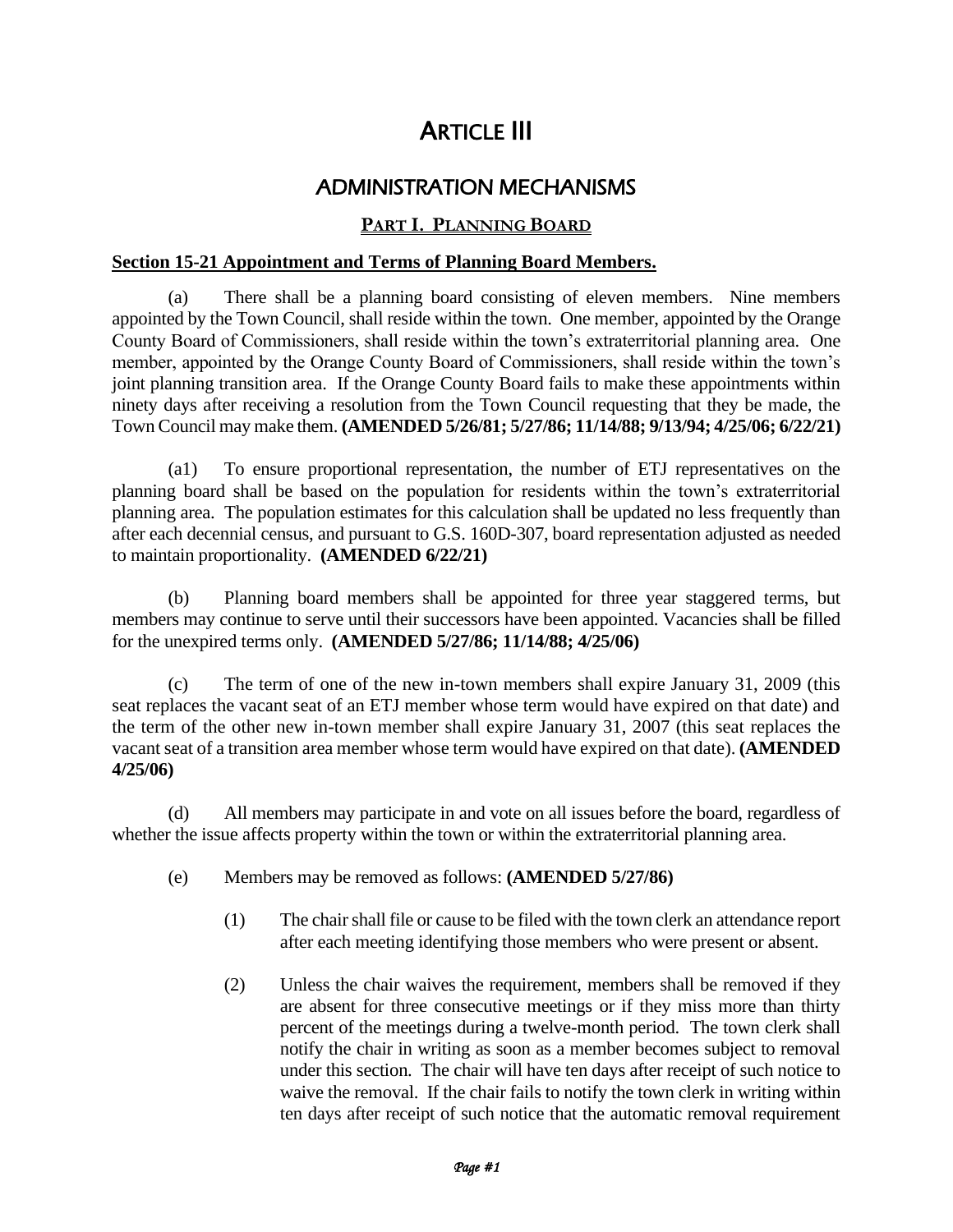should be waived, the town clerk will send a removal notice to the member. This removal shall be effective on the date of such notice.

(3) Members may also be removed by the appointing authority, after a hearing, for any good cause related to performance of duty.

# **Section 15-22 Meetings of the Planning Board.**

(a) The planning board shall establish a regular meeting schedule and shall meet frequently enough so that it can take action in conformity with Section 15-66 (Applications to be Processed Expeditiously).

(b) The board shall conduct its meetings so as to obtain necessary information and to promote the full and free exchange of ideas to assist with the preparation of advisory comments and recommendations for the Town Council and board of adjustment, or as otherwise directed by the Council. **(REWRITTEN 6/22/21)**

(c) Minutes shall be kept of all board procedures and the vote of every member on each issue shall be recorded.

(d) All board meetings shall be open to the public, and whenever feasible the agenda for each board meeting shall be made available in advance of the meeting.

(e) Whenever the board is called upon to make recommendations concerning a special use permit-A request, special use permit-B request, or a minor zoning amendment proposal, the planning staff shall post on or near the subject property one or more notices that are sufficiently conspicuous in terms of size, location, and content to provide reasonably adequate notice to potentially interested persons of the matter that will appear on the board's agenda at a specified date and time. Such notice(s) shall be posted at least seven days prior to the meeting at which the matter is to be considered.

#### **Section 15-23 Quorum and Voting.**

(a) A quorum for the planning board shall consist of six members if there are no vacant seats, five members if there are one or two vacant seats, and four members if there are more than two vacant seats. A quorum is necessary for the board to take official action.

(b) All actions of the planning board shall be taken by majority vote, a quorum being present.

(c) A roll call vote shall be taken upon the request of any member.

#### **Section 15-24 Planning Board Officers.**

(a) The planning board shall designate one of its members to serve as chair, one member to serve as first vice-chair and one member to serve as second vice-chair. These officers shall be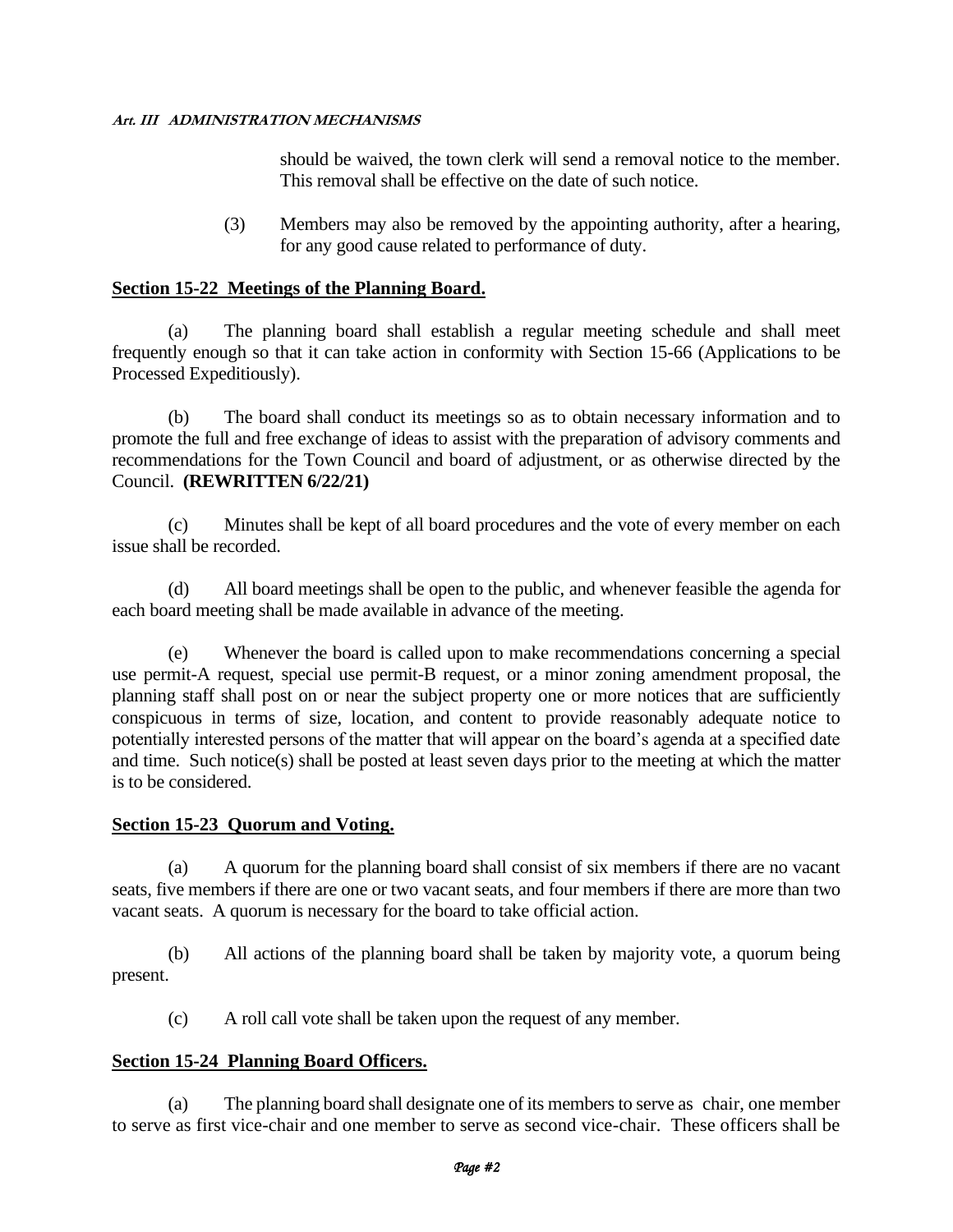selected annually at the board's first regular meeting in February and shall serve for terms of one year unless their terms of appointment to the board sooner expire. A member may be selected to serve as chair for not more than two consecutive full one-year terms. Vacancies shall be filled for the unexpired terms only. **(AMENDED 1/10/84; 1/27/09)**

(b) The chair, first vice-chair and second vice-chair may take part in all deliberations and vote on all issues. **(AMENDED 1/27/09)**

#### **Section 15-25 Powers and Duties of the Planning Board.**

- (a) The planning board may:
	- (1) Make studies and recommend to the Town Council plans, goals and objectives relating to the growth, development and redevelopment of the town and the surrounding extraterritorial planning area.
	- (2) Develop and recommend to the Town Council policies, ordinances, administrative procedures and other means for carrying out plans in a coordinated and efficient manner.
	- (3) Make recommendations to the Town Council concerning proposed special use permits-A, and proposed land use ordinance and zoning map changes as provided by Section 15-57 and 15-322.
	- (4) Make recommendations to the board of adjustment concerning proposed special use permits-B as provided by Section 15-56. **(AMENDED 6/22/21)**
	- (5) Perform any other duties assigned by the Town Council.

(b) The planning board may adopt rules and regulations governing its procedures and operations not inconsistent with the provisions of this chapter.

#### **Section 15-26 Advisory Committees. (AMENDED 10/24/06)**

(a) From time to time, the Town Council may appoint one or more individuals to assist the planning board to carry out its planning responsibilities with respect to a particular subject area. By way of illustration, without limitation, the Town Council may appoint advisory committees to consider long range transportation plans, including pedestrian and bicycle plans, housing plans, economic development plans, etc.. **(AMENDED 6/22/21)**

(b) Members of such advisory committees shall sit as nonvoting members of the planning board when such issues are being considered and shall lend their talents, energies, and expertise to the planning board. However, all formal recommendations to the Town Council shall be made by the planning board.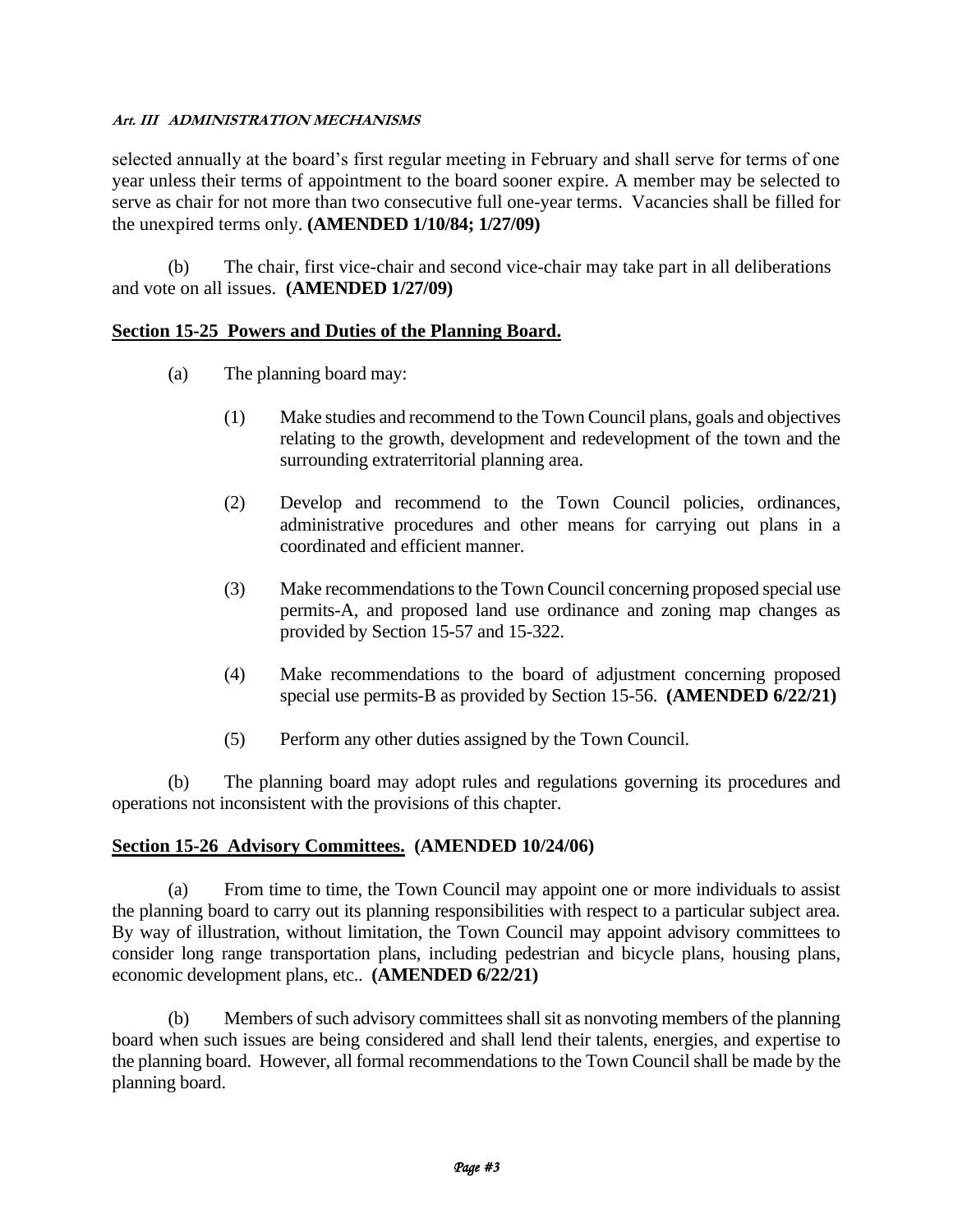(c) Nothing in this section shall prevent the Town Council from establishing independent advisory groups, committees, or commissions to make recommendations on any issue directly to the Town Council.

(d) If an advisory committee provides direct advice to the Town Council (i.e. it does not report to the planning board), a member of that board shall not vote on recommendations regarding any zoning map or text amendment where the outcome of the matter being considered is reasonably likely to have a direct, substantial, and readily identifiable financial impact on the member. An appointed board member shall not vote on any zoning amendment if the landowner of the property subject to a rezoning petition or the applicant for a text amendment is a person with whom the member has a close familial, business, or other associational relationship. **(REWRITTEN 6/22/21)**

# **Section 15-27 Northern Transition Area Advisory Committee. (AMENDED 5/25/99)**

(a) There shall be a Northern Transition Area Advisory Committee consisting of five members, three appointed by the Orange County Board of Commissioners and two by the Town Council. If the Board of Commissioners fails to make these appointments within ninety days after receiving a resolution from the Town Council requesting that they be made, the Town Council may make them**.** All members shall be residents of the Northern Transition Area. For the purposes of this section, the Northern Transition Area shall include those unannexed portions of the Northern Study Area. The Northern Study Area is defined as follows:

The boundaries of this area are Carrboro's joint planning jurisdiction line to the north and Carrboro's Town limits to the south. The Carrboro/Chapel Hill joint planning jurisdiction line serves as the boundary to the east. It begins north of Eubanks Road, follows Rogers Road to Homestead, then proceeds southwest on Homestead Road to High School Road and finally turns south and east to the railroad right-of-way. A primary ridge line serves as the northwest boundary line just east of Union Grove Church Road down to Dairyland Road, where the road serves as the boundary heading southeast until it intersects, and Old NC 86 serves as the boundary then turning southeast and running along Hillsborough Road to Greensboro Street.

(b) Members of the committee shall be appointed for three year staggered terms, but members may continue to serve until their successors have been appointed. Initially the terms of all membership seats on the committee shall expire on January 31, 2000. Thereafter, one county appointee and one town appointee shall be appointed for three-year terms, one county appointee and one town appointee shall be appointed for two-year terms, and one county appointee shall be appointed for a term of one year. All members shall thereafter be appointed for terms of three years but shall be limited to no more than two consecutive three-year terms.

(c) The same provisions that govern the removal of planning board members (Subsection 15-21(e)) shall apply to committee members.

(d) The committee shall establish a regular meeting schedule. Minutes shall be kept of all meetings.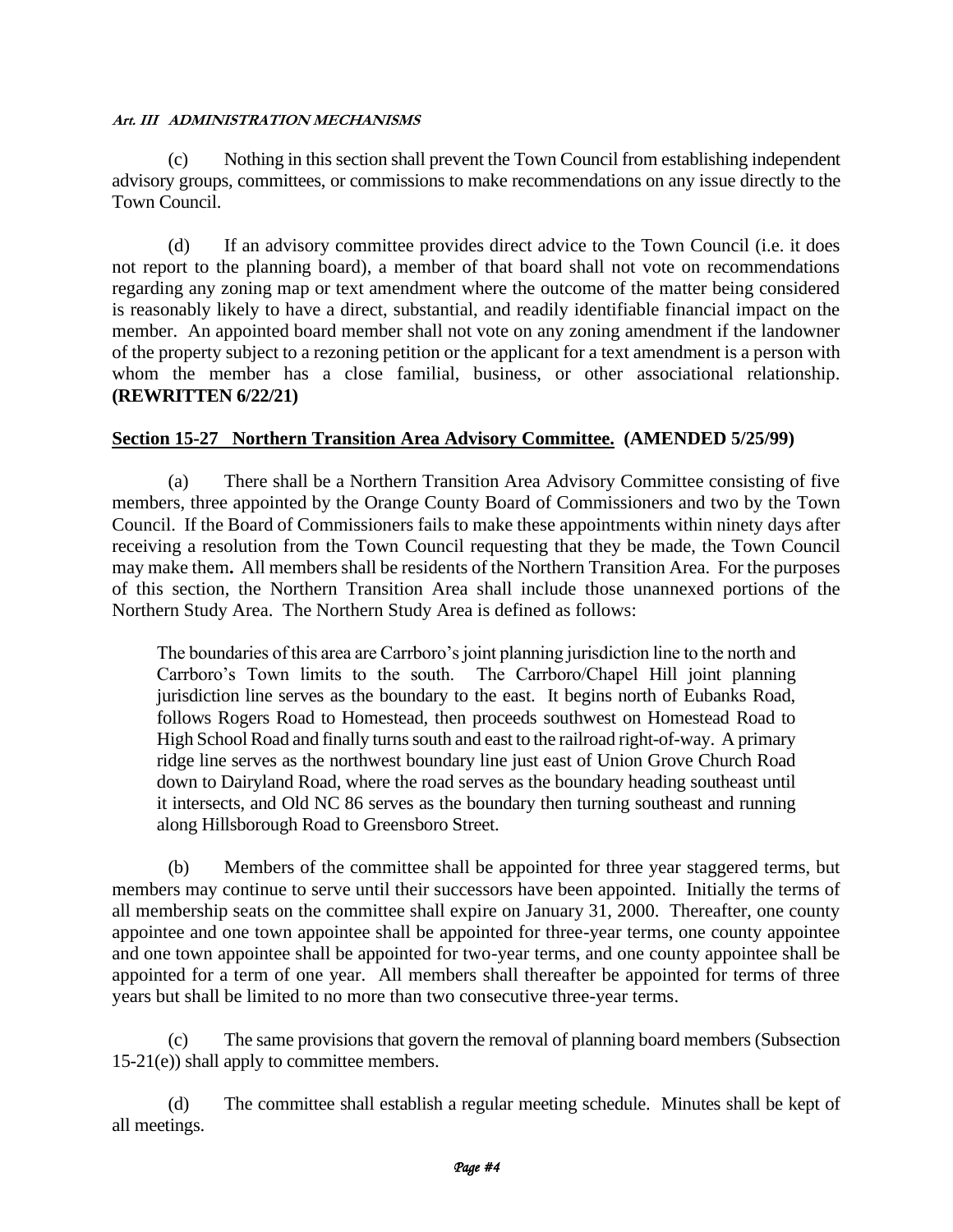(e) A quorum for the committee shall consist of three members. A quorum is necessary for the committee to take official action.

(f) All actions of the committee shall be taken by majority vote, a quorum being present.

(g) The committee shall designate one of its members to serve as chair and one member to serve as vice-chair. These officers shall be selected annually at the committee's first regular meeting in February and shall serve for terms of one year unless their terms of appointment to the committee sooner expire. A member may be selected to serve as chair for not more than two consecutive full one-year terms. Vacancies shall be filled for the unexpired terms only. The chair and vice-chair may take part in all deliberations and vote on all issues. **(AMENDED 01/27/09)**

- (h) The committee shall have the following powers and duties:
	- (1) Review zoning amendment requests and special use permit applications for developments within the Northern Transition Area and make advisory recommendations on the same to the board of adjustment or Town Council, respectively. **(AMENDED 6/22/21)**
	- (2) Initiate studies related to the special character of the Northern Study Area.
		- a) Inventory of areas of cultural, archaeological, or historical significance.
		- b) Inventory of open space character and scenic qualities.
		- c) Inventory of agricultural uses
			- 1. Land in Use Value
				- a. Horticultural
				- b. Agricultural
				- c. Timber
			- 2. Farming as business
				- a. Large field crops
				- b. Metro farms, specialty crops
		- d) Inventory of biological value
			- 1. Tree species diversity, exceptional tracts of forest land
			- 2. Rare occurrences (i.e. Upland Depression Swamp)
			- 3. Wildlife
				- a. Audubon annual bird count

#### *Page #5*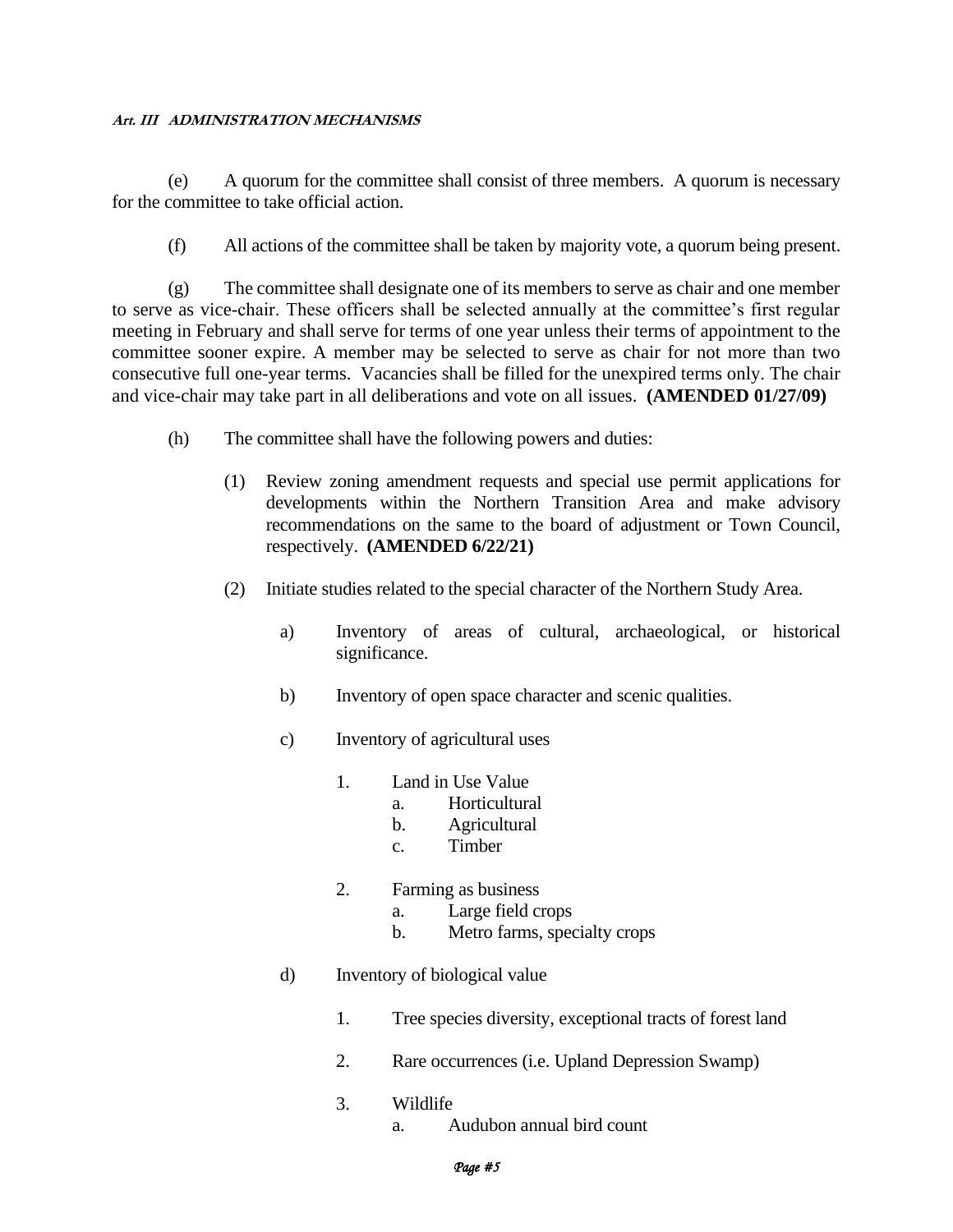#### b. Deer population

- (3) Use the studies above as the basis of its development of, and recommendations for, additional policies, objectives, goals, plans, ordinances, and administrative actions that will preserve and enhance that special character and relate to its growth. **(AMENDED 6/22/21)**
- (4) Develop and recommend to the Town Council policies, ordinances, administrative procedures and other means for carrying out plans in an efficient and coordinated manner.
- (5) Track and review other studies and plans that will have an impact on the Northern Study Area – including those of the Chapel Hill Town Council, The Orange County Board of County Commissioners and their appointed committees – and give feedback to the originating governing body.
- (6) Meet annually with the Carrboro Planning Board for a joint planning session.
- (7) Submit regular reports to the Orange County Board of Commissioners.
- (8) Perform other duties as assigned by the Town Council.

Section 15-28 Reserved.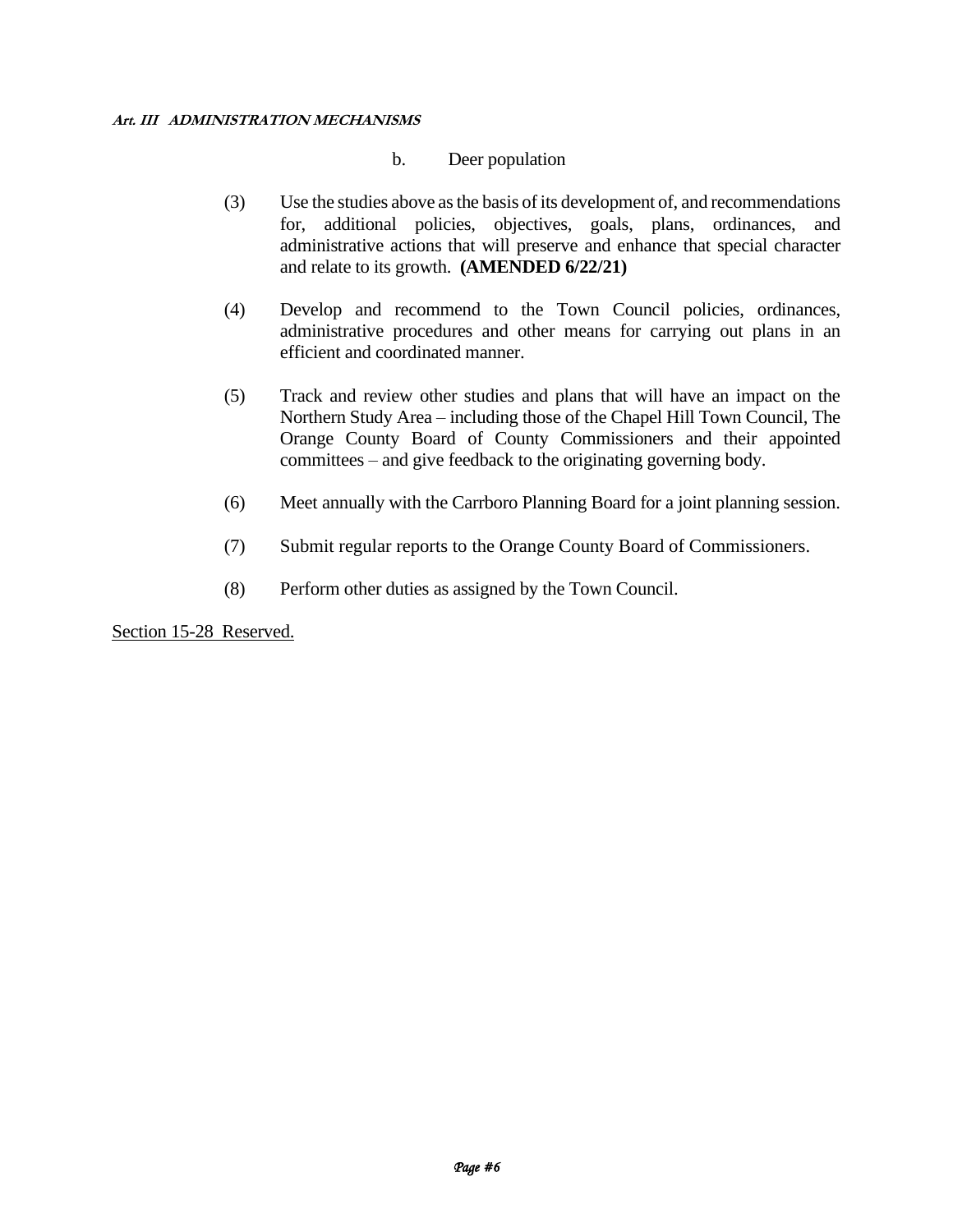# **PART II. BOARD OF ADJUSTMENT**

#### **Section 15-29 Appointment and Terms of Board of Adjustment. (AMENDED 12/4/18)**

(a) There shall be a board of adjustment consisting of nine members. Seven members, appointed by the Town Council, shall reside within the town. One member, appointed by the Orange County Board of Commissioners, shall reside within the town's extraterritorial planning area. One member, appointed by the Orange County Board of Commissioners, shall reside within the town's joint planning transition area. If, despite good faith efforts, residents of the extraterritorial planning and joint planning transition areas cannot be found to fill the seats reserved for residents of such area, then the Orange County Board of Commissioners may appoint other residents of the county (including residents of the Town of Carrboro) to fill these seats. If the Orange County Board of Commissioners fails to make these appointments within ninety days after receiving a resolution from the Town Council requesting that they be made, the Town Council may make them. **(AMENDED 5/26/81; 5/27/86; 11/14/88)**

(a1) To ensure proportional representation, the number of ETJ representatives on the board of adjustment shall be based on the population for residents within the town's extraterritorial planning area. The population estimates for this calculation shall be updated no less frequently than after each decennial census, and pursuant to G.S. 160D-307, board representation adjusted as needed to maintain proportionality. **(AMENDED 6/22/21)**

(b) Board of adjustment members shall be appointed for three-year staggered terms, but members may continue to serve until their successors have been appointed. The terms of all seats on the board of adjustment on the effective date of this subsection (whether filled or vacant) shall expire on January 31, 1987. Effective February 1, 1987, two in-town residents and one extraterritorial area resident shall be appointed for one-year terms, two in-town residents and one extraterritorial area resident shall be appointed for two-year terms, and three in-town residents shall be initially appointed for three-terms. Effective July 1, 1988, one joint planning transition area resident shall be appointed to fulfill the remaining term of one extraterritorial planning area resident. Vacancies may be filled for the unexpired terms only. **(AMENDED 5/27/86; 11/14/88)**

(c) All members may participate in and vote on all issues before the board, regardless of whether the property involved is located within the town, within the extraterritorial planning area, or within the joint planning transition area. **(AMENDED 11/14/88)**

- (d) Members may be removed as follows: **(AMENDED 5/27/86)**
	- (1) The chair shall file or cause to be filed with the town clerk an attendance report after each meeting identifying those members who were present or absent.
	- (2) Unless the chair waives the requirement, members shall be removed if they are absent for three consecutive meetings or if they miss more than thirty percent of the meetings during a twelve month period. The town clerk shall notify the chair in writing as soon as a member becomes subject to removal under this section. The chair will have ten days after receipt of such notice to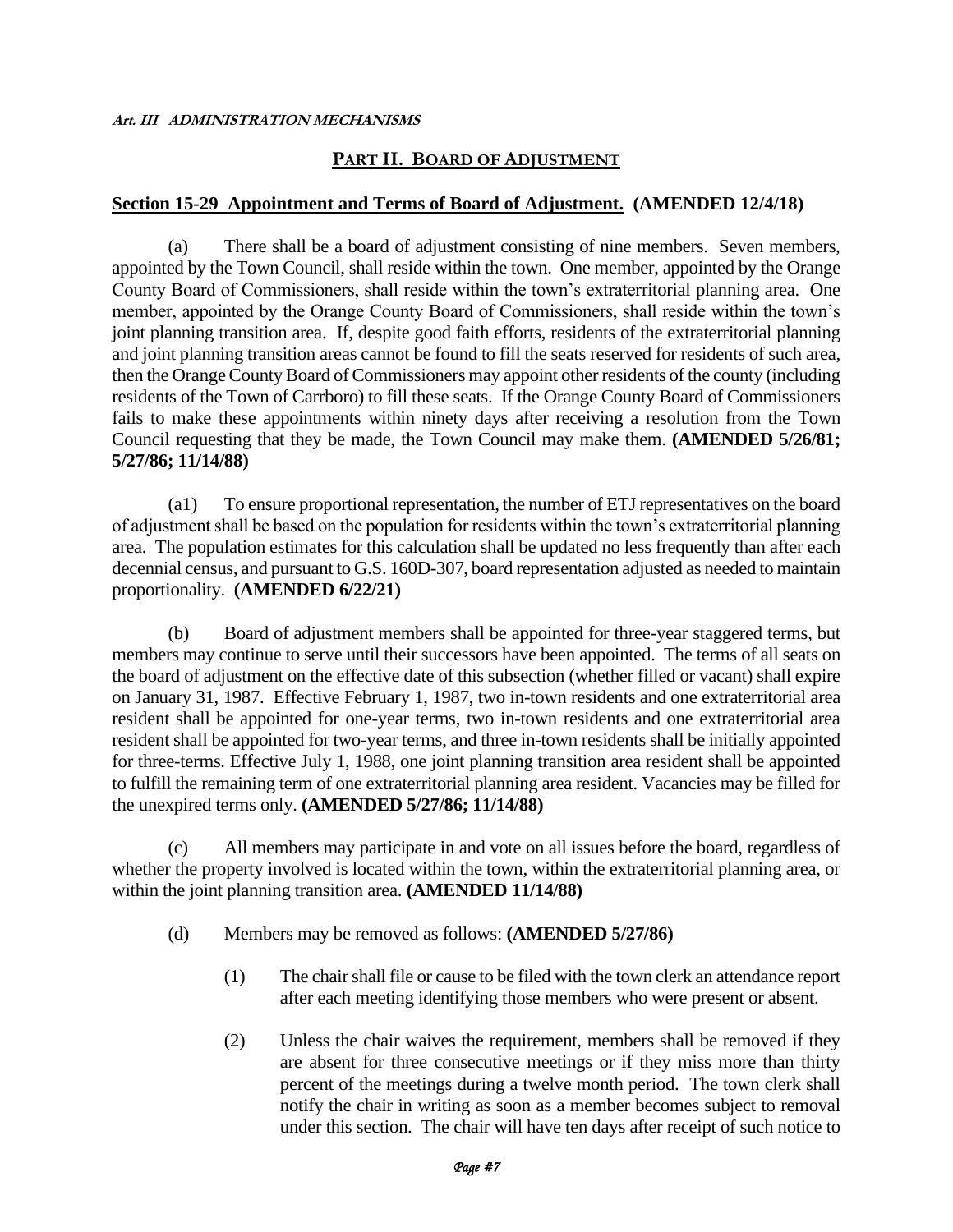waive the removal. If the chair fails to notify the town clerk in writing within ten days after receipt of such notice that the automatic removal requirement should be waived, the town clerk will send a removal notice to the member. This removal shall be effective on the date of such notice.

(3) Members may also be removed by the appointing authority, after a hearing, for any good cause related to performance of duty.

(e) Members of the Town Council shall be administered an oath of office as prescribed by Section 3-25(c) and (d) of the Town Code. **(AMENDED 10/09/90)**

#### **Section 15-30 Meetings of the Board of Adjustment.**

(a) The board of adjustment shall establish a regular meeting schedule and shall meet frequently enough so that it can take action in conformity with Section 15-66 (Applications to be Processed Expeditiously).

(b) The chair or vice chair of the board may call a special meeting by signing a written statement stating the time, place, and reason for the meeting. The staff shall notify the remaining members as soon as possible thereafter by whatever means appear most reasonably calculated to effect such notice. **(AMENDED 10/24/89)**

(c) The board shall conduct its meetings in accordance with the quasi-judicial procedures set forth in Articles IV, V, and VI.

(d) All meetings of the board shall be open to the public, and whenever feasible the agenda for each board meeting shall be made available in advance of the meeting.

# **Section 15-31 Quorum.**

(a) A quorum for the board of adjustment shall consist of the number of members equal to a majority of the non-vacant seats on the board, but in no case shall a quorum consist of less than four members. A quorum is necessary for the Board to take official action. **(AMENDED 12/16/86)**

(b) A member who has withdrawn from the meeting without being excused as provided in Section 15-32 shall be counted as present for purposes of determining whether a quorum is present.

# **Section 15-32 Voting.**

(a) The concurring vote of a four-fifths majority of members of the board present at a meeting and not excused from voting (a quorum being present) shall be necessary to grant a variance. All other actions of the board, including decisions relating to appeals and special use permits, shall be taken by majority vote, a quorum being present. If a motion to grant a variance is not made or fails to receive the four-fifths vote necessary for adoption, then a motion to deny the variance shall be in order. This motion is adopted as the board's decision if support by at least two members. **(AMENDED 5/26/81; 10/25/83; 10/21/14)**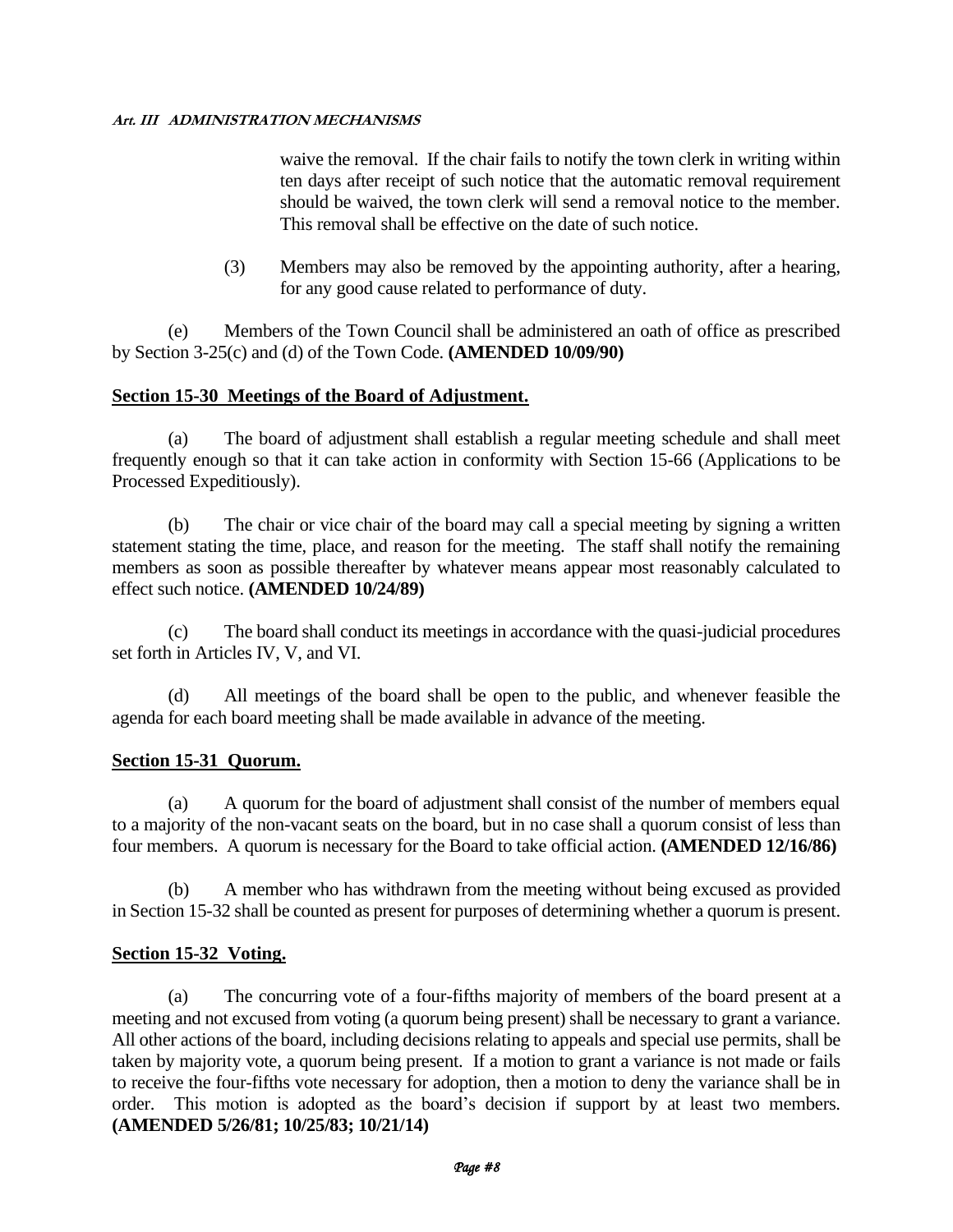(b) Once a member is physically present at a board meeting, any subsequent failure to vote shall be recorded as an affirmative vote unless the member has been excused in accordance with subsection (c) or (d) or has been allowed to withdraw from the meeting in accordance with subsection (e). **(AMENDED 10/24/06)**

(c) A member shall not participate in or vote on any quasi-judicial matter if that member's participation would violate affected persons' constitutional rights to an impartial decision maker. Impermissible conflicts include, but are not limited to,

- (1) a member having a fixed opinion prior to hearing the matter that is not susceptible to change,
- (2) undisclosed ex parte communications,
- (3) a close familial, business, or other associational relationship with an affected person, or
- (4) a financial interest in the outcome of the matter.

If an objection is raised to a member's participation and that member does not recuse themself, the remaining members shall by majority vote rule on the objection.

(d) A member may be excused from voting on a particular issue by majority vote of the remaining members present under the following circumstances:

- (1) If the matter at issue involves the member's own official conduct; or
- (2) If participation in the matter might violate the letter or spirit of a member's code of professional responsibility.

(e) A member may be allowed to withdraw from the entire remainder of a meeting by majority vote of the remaining members present for any good and sufficient reason other than the member's desire to avoid voting on matters to be considered at that meeting.

(f) A motion to allow a member to be excused from voting or excused from the remainder of the meeting is in order if made by or at the initiative of the member directly affected or to decide an objection to a member's participation at or prior to a hearing. **(REWRITTEN 6/22/21)**

(g) A roll call vote shall be taken upon the request of any member.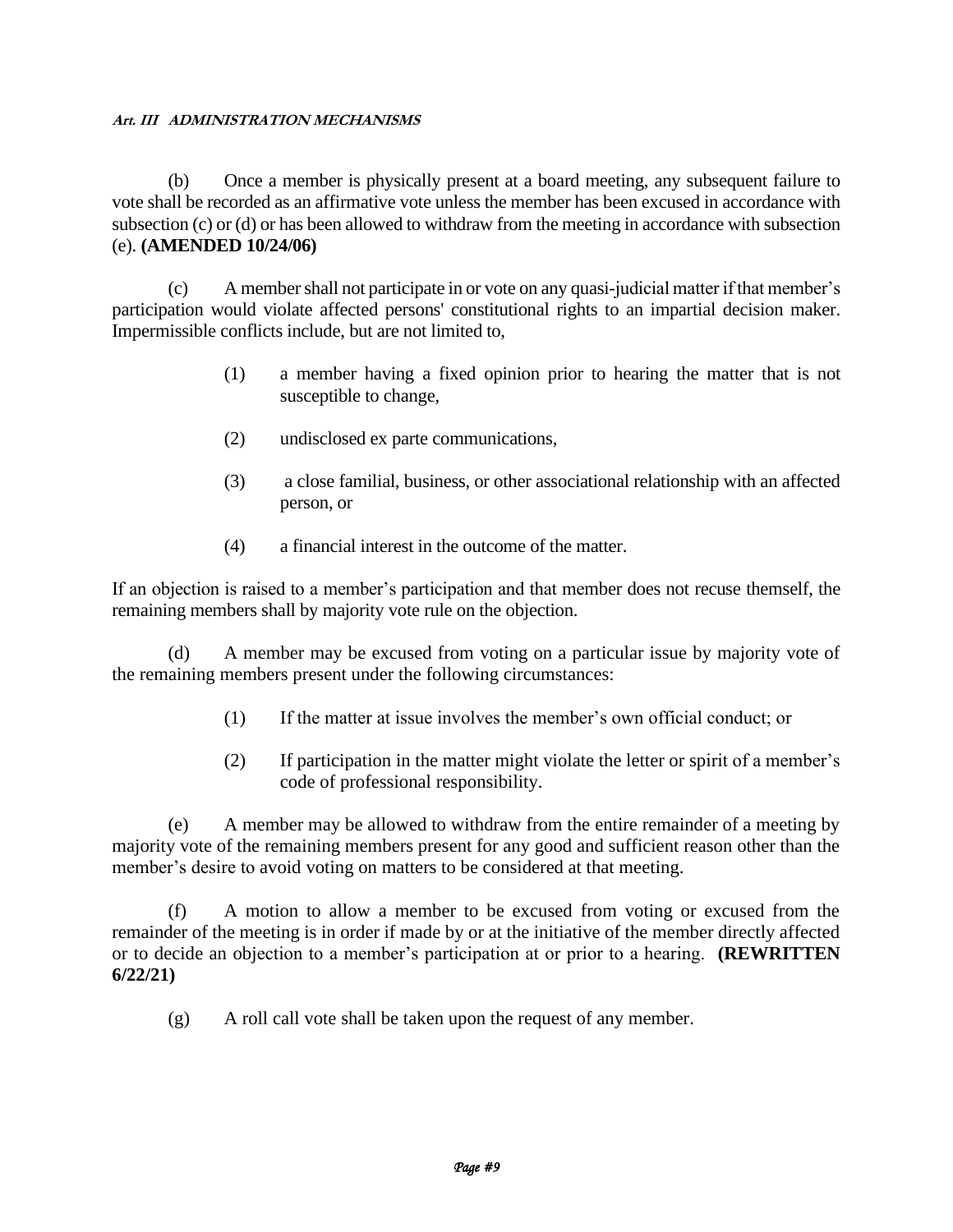#### **Section 15-33 Board of Adjustment Officers.**

(a) The Board of Adjustment shall designate one of its members to serve as chair and one member to serve as vice- chair. These officers shall be selected annually at the board's first regular meeting in February and shall serve for terms of one year unless their terms of appointment to the board sooner expire. A member may be selected to serve as chair for not more than two consecutive full one-year terms. Vacancies shall be filled for the unexpired terms only. **(AMENDED 5/26/81; 1/10/84; 2/20/90; 1/27/09)**

(b) The chair and vice-chair may take part in all deliberations and vote on all issues.

#### **Section 15-34 Powers and Duties of Board of Adjustment.**

- (a) The board of adjustment shall hear and decide:
	- (1) Appeals from any order, decision, requirement, or interpretation made by the administrator, as provided in Section 15-91.
	- (2) Applications for special use permits-B, as provided in Subsection 15-46(a).
	- (3) Applications for variances, as provided in Section 15-92.
	- (4) Applications for special exception permits, as provided in Section 15-92.1. **(AMENDED 6/21/94)**
	- (5) Questions involving interpretation of the zoning map, including disputed district boundary lines and lot lines, as provided in Section 15-93.
	- (6) Applications for major subdivisions containing between five and twelve lots. **(AMENDED 7/21/87)**
	- (7) Any other matters the board is required to act upon by any other town ordinance.
	- (8) Questions involving administrative determinations as provided in Subsection 15-93.1. **(AMENDED 6/22/21)**

(b) The board may adopt rules and regulations governing its procedures and operations not inconsistent with the provisions of this chapter.

#### **Section 15-35 through 15-36 Reserved.**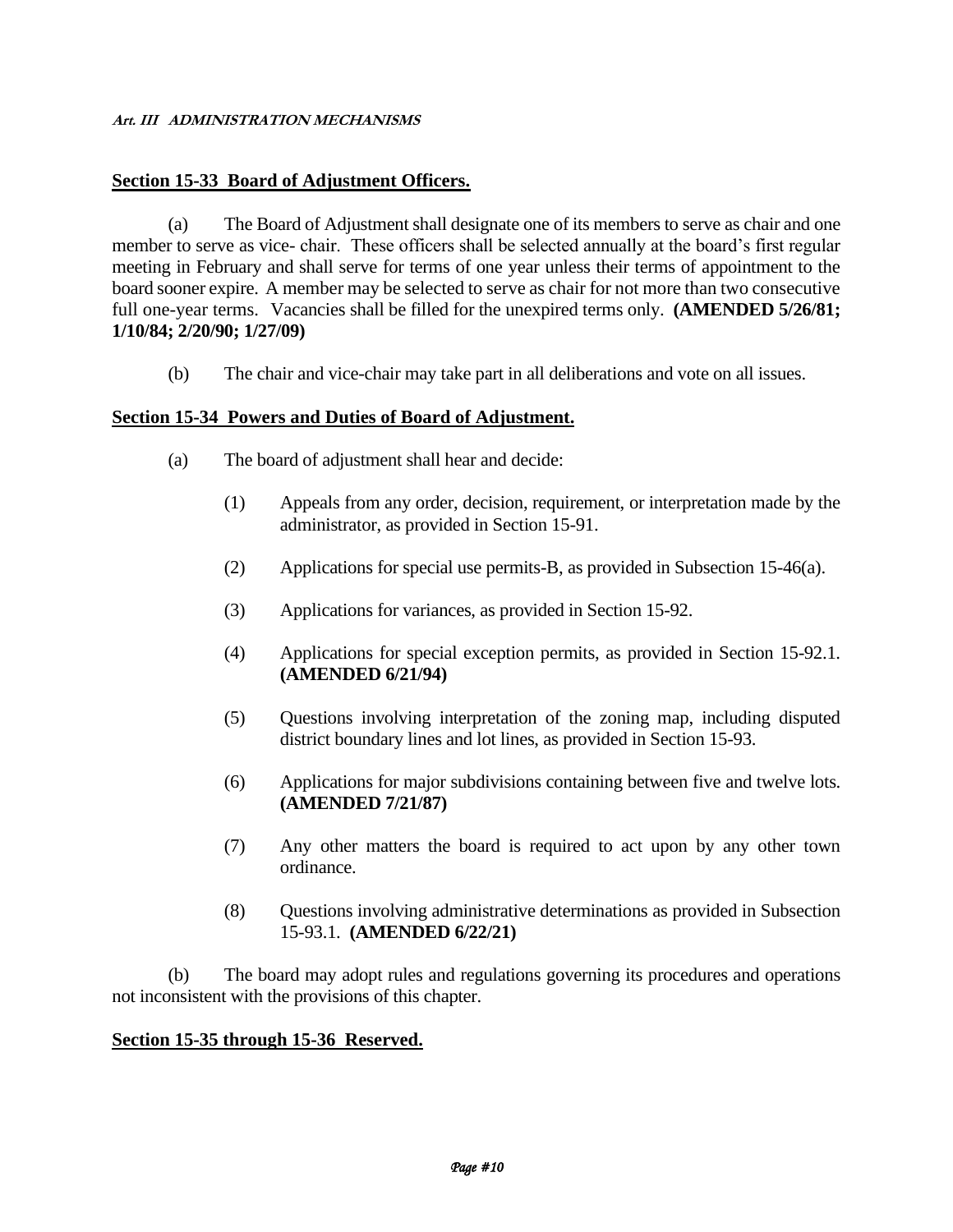#### **PART III. LAND USE ADMINISTRATOR AND PLANNING DIRECTOR**

#### **Section 15-37 Land Use Administrator. (AMENDED 6/22/21)**

Except as otherwise specifically provided, primary responsibility for administering and enforcing this chapter may be assigned to one or more individuals by the town manager. The person or persons to whom these functions are assigned shall be referred to in this chapter as the "land use administrator" or "administrator." The term "staff" or "planning staff" is sometimes used interchangeably with the term "administrator".

Pursuant to G.S. 160D-109(c), no staff member shall make a final decision on an administrative decision required by this chapter if the outcome of that decision would have a direct, substantial, and readily identifiable financial impact on the staff member or if the applicant or other person subject to that decision is a person with whom the staff member has a close familial, business, or other associational relationship. If a staff member has a conflict of interest under this section, the decision shall be assigned to the supervisor of the staff person or such other staff person as may be designated by the development regulation or other ordinance.

No staff member shall be financially interested or employed by a business that is financially interested in a development subject to regulation under this chapter unless the staff member is the owner of the land or building involved. No staff member or other individual or an employee of a company contracting with a local government to provide staff support shall engage in any work that is inconsistent with their duties or with the interest of the Town, as determined by the Town.

#### **Section 15-38 Planning Director.**

(a) The planning director is the administrative head of the planning department. As provided in Section 15-78, the planning director is authorized to approve minorsubdivision final plats.

(b) The planning director may correct typographical errors, numerical reference errors, spelling errors, and errors in section or page numbering, and may make other non-substantive editorial changes to the text of this ordinance without formal adoption by the Town Council, provided that the changes necessary to correct such errors do not change the meaning of the ordinance. Any corrections made pursuant to this section must be documented to the Town Council and the Town Clerk and made a part of the council's regular meeting minutes. **(AMENDED 9/01/87; 6/22/21)**

#### **Section 15-39 Reserved.**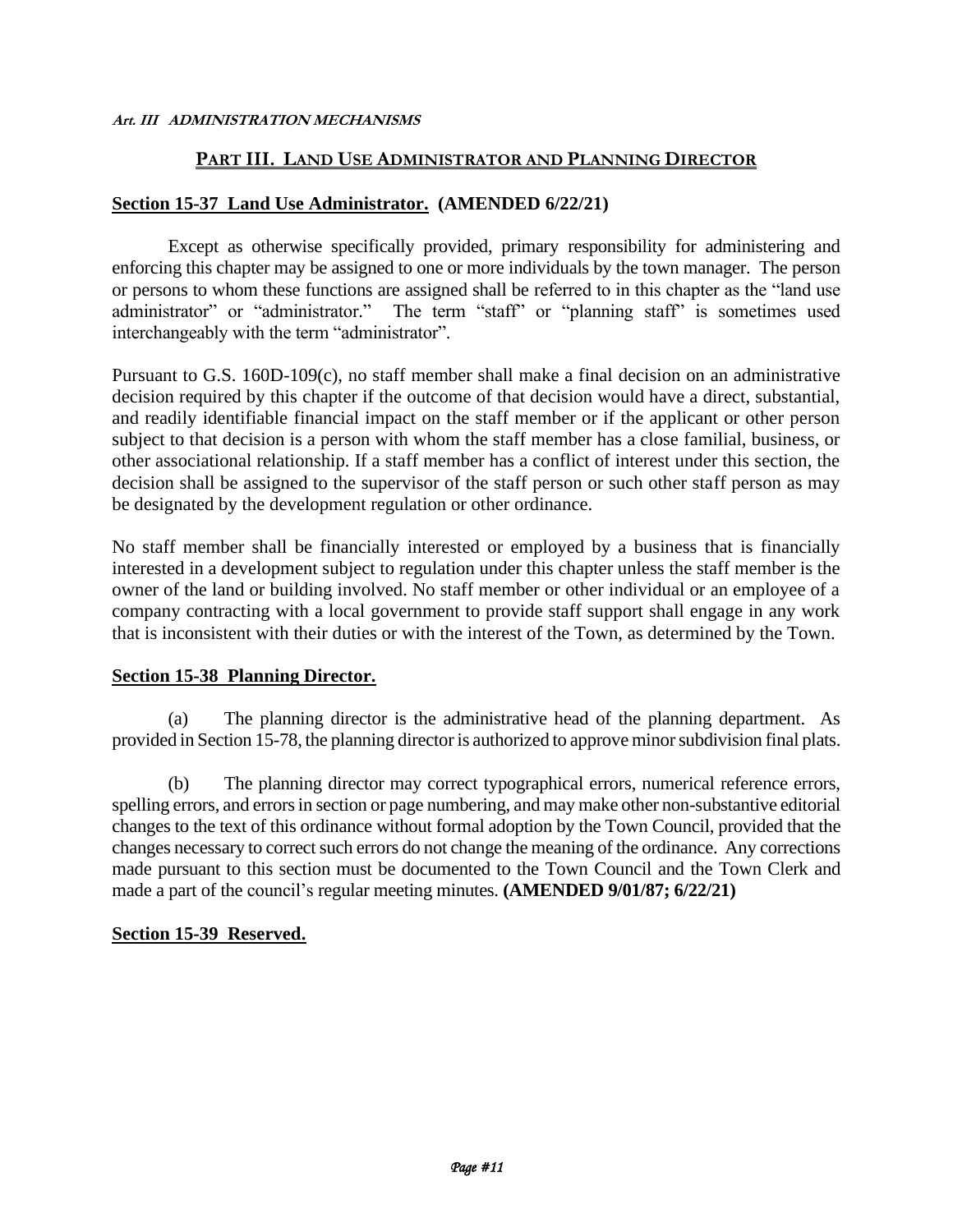#### **PART IV. TOWN COUNCIL**

#### **Section 15-40 The Town Council. (REWRITTEN 6/22/21)**

(a) The Town Council, in considering special use permit-A applications, acts in a quasi-judicial capacity and, accordingly, is required to observe the procedural requirements set forth in Articles IV and VI of this chapter.

Members of the Town Council shall not participate in or vote on any quasi-judicial matter in a manner that would violate affected persons' constitutional rights to an impartial decision maker. Impermissible violations of due process include, but are not limited to:

- (1) A member having a fixed opinion prior to hearing the matter that is not susceptible to change,
- (2) Undisclosed ex parte communications,
- (3) A close familial, business, or other associational relationship with an affected person, or
- (4) A financial interest in the outcome of the matter.

(b) In considering proposed changes in the text of this chapter or in the zoning map, the Town Council acts in its legislative capacity and must proceed in accordance with the requirements of Article XX.

(c) Unless otherwise specifically provided in this chapter, in acting upon special use permit-A requests or in considering amendments to this chapter or the zoning map, the council shall follow the quorum, voting, and other requirements set forth in Chapter 2 of the Town Code.

#### **Section 15-41 Reserved.**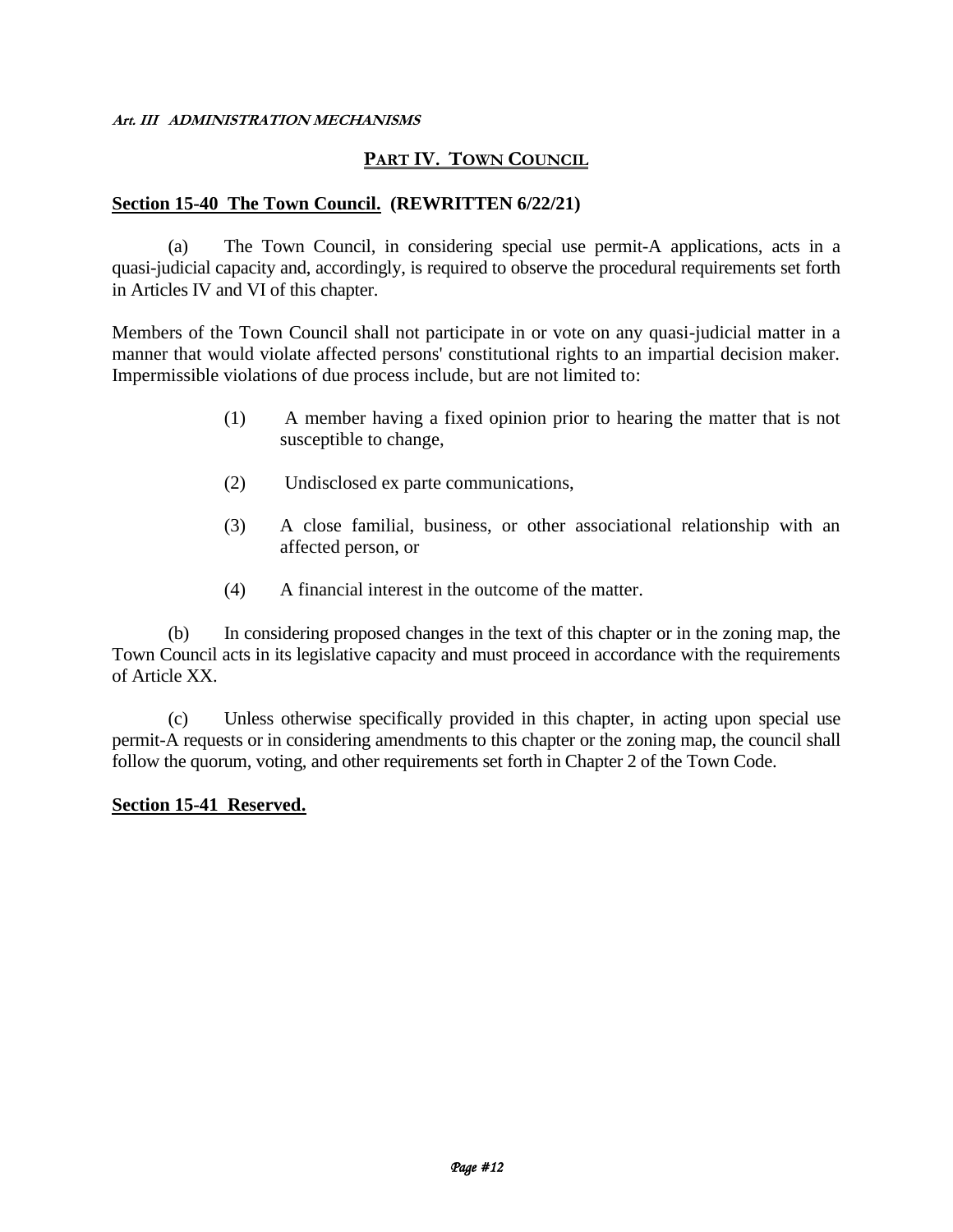# **PART V. APPEARANCE COMMISSION**

#### **Section 15-42 Appointment and Terms of Appearance Commission.**

(a) There shall be an appearance commission consisting of nine members. Seven members, appointed by the Town Council, shall reside within the town. One member, appointed by the Orange County Board of Commissioners, shall reside within the town's extraterritorial planning area. One member, appointed by the Orange County Board of Commissioners, shall reside within the town's joint planning transition area. If, despite good faith efforts, residents of the extraterritorial planning and joint planning transition areas cannot be found to fill the seats reserved for residents of such area, then the Orange County Board of Commissioners may appoint other residents of the county (including residents of the Town of Carrboro) to fill these seats. If the Orange County Board of Commissioners fails to make these appointments within ninety days after receiving a resolution from the Town Council requesting that they be made, the Town Council may make them. **(REWRITTEN 6/22/21)**

(a1) To ensure proportional representation, the number of ETJ representatives on the board of adjustment shall be based on the population for residents within the town's extraterritorial planning area. The population estimates for this calculation shall be updated no less frequently than after each decennial census, and pursuant to G.S. 160D-307, board representation adjusted as needed to maintain proportionality. **(REWRITTEN 6/22/21)**

(b) Appearance commission members shall be appointed for three-year staggered terms, but members may continue to serve until their successors have been appointed. The terms of all seats on the appearance commission on the effective date of this subsection (whether filled or vacant) shall expire on January 31, 1987. Effective February 1, 1987, three members shall be initially appointed for three-year terms, three members for two-year terms, and three members for one-year terms. Vacancies shall be filled for the unexpired terms only. **(AMENDED 5/27/86)**

- (c) Members may be removed as follows: **(AMENDED 5/27/86)**
	- (1) The chair shall file or cause to be filed with the town clerk an attendance report after each meeting identifying those members who were present or absent.
	- (2) Unless the chair waives the requirement, members shall be removed if they are absent for three consecutive meetings or if they miss more than thirty percent of the meetings during a twelve month period. The town clerk shall notify the chair in writing as soon as a member becomes subject to removal under this section. The chair will have ten days after receipt of such notice to waive the removal. If the chair fails to notify the town clerk in writing within ten days after receipt of such notice that the automatic removal requirement should be waived, the town clerk will send a removal notice to the member. This removal shall be effective on the date of such notice.
	- (3) Members may also be removed by the appointing authority, after a hearing, for any good cause related to performance of duty.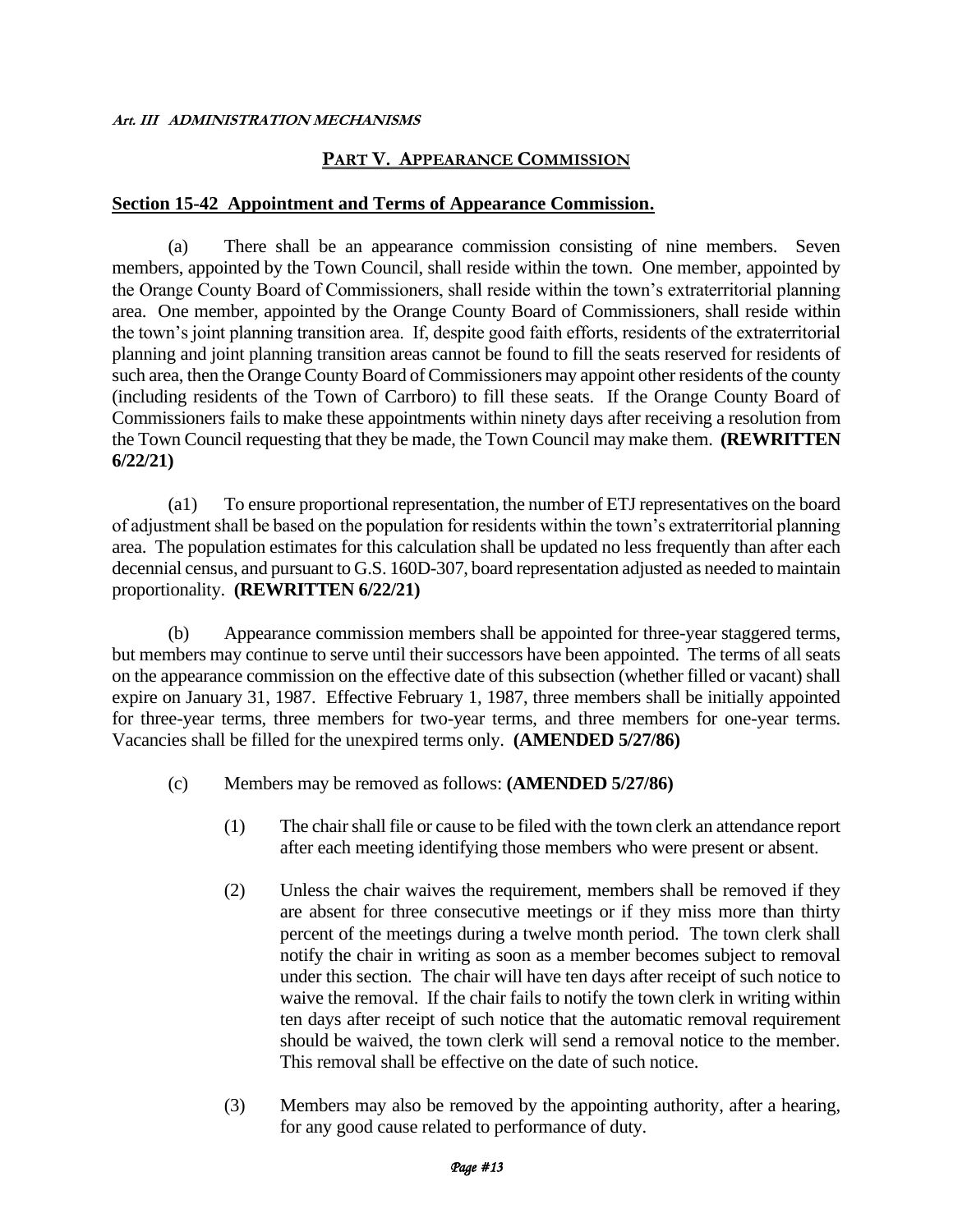(d) In making appointments to the commission, the Town Council shall seek to appoint persons with impartial and broad judgment, and when possible, persons with training or experience in a design profession. As wide a range of community interests as possible should be represented on the commission. The Town Council shall seek to appoint at least one person who lives in a neighborhood preservation district, one person who lives in an historic preservation district, and three persons who have demonstrated special interest, experience, or education in history, architecture, or related fields. **(AMENDED 9/26/89, 11/21/95)**

(d1) Whenever a historic district is designated, subject to the provisions of Section 15-338 of this chapter, in the town's extraterritorial planning area, the Town Council shall appoint persons residing in the town's extraterritorial planning area to serve on the Appearance Commission to provide proportional representation as required by G.S. 160D-307. **(AMENDED 6/22/21)**

(e) Members of the Appearance Commission shall be administered an oath of office as prescribed by Section 3-35(c) and (d) of the Town Code. **(AMENDED 10/10/90)**

# **Section 15-43 Organization and Meetings of Appearance Commission.**

(a) The appearance commission shall establish a regular meeting schedule and shall meet frequently enough so that it can take action in conformity with section 15-66 (Applications to be Processed Expeditiously).

(b) Since the commission has only advisory authority, it need not conduct its meetings strictly in accordance with the quasi-judicial procedures set forth in Articles IV and VI except when, pursuant with subsection 15-43(f), the commission is acting in its capacity as the historic district commission in accordance with Article XXI. However, it shall conduct its meetings so as to obtain necessary information and to promote the full and free exchange of ideas. **(AMENDED 6/22/21)**

(c) Minutes shall be kept of all board procedures and the vote of every member on each issue shall be recorded.

(d) All commission meetings shall be open to the public, and whenever feasible, the agenda for each board meeting shall be available in advance of the meeting.

(e) A quorum shall be present for the commission to take official action, and all actions shall be taken by majority vote. A quorum shall consist of four members if all seats on the Appearance Commission are filled and three members if there are one or more vacancies on the board. **(AMENDED 6/25/19**)

(f) The appearance commission shall select one of its members to serve as chair and one member to serve as vice-chair when the commission exercises the powers and duties of the appearance commission. The appearance commission shall select one of its members to serve as chair and one member to serve as vice-chair when exercising the powers and duties of the neighborhood preservation district commission or the historic district commission. The commission may, but need not, choose the same members to serve as officers in these two different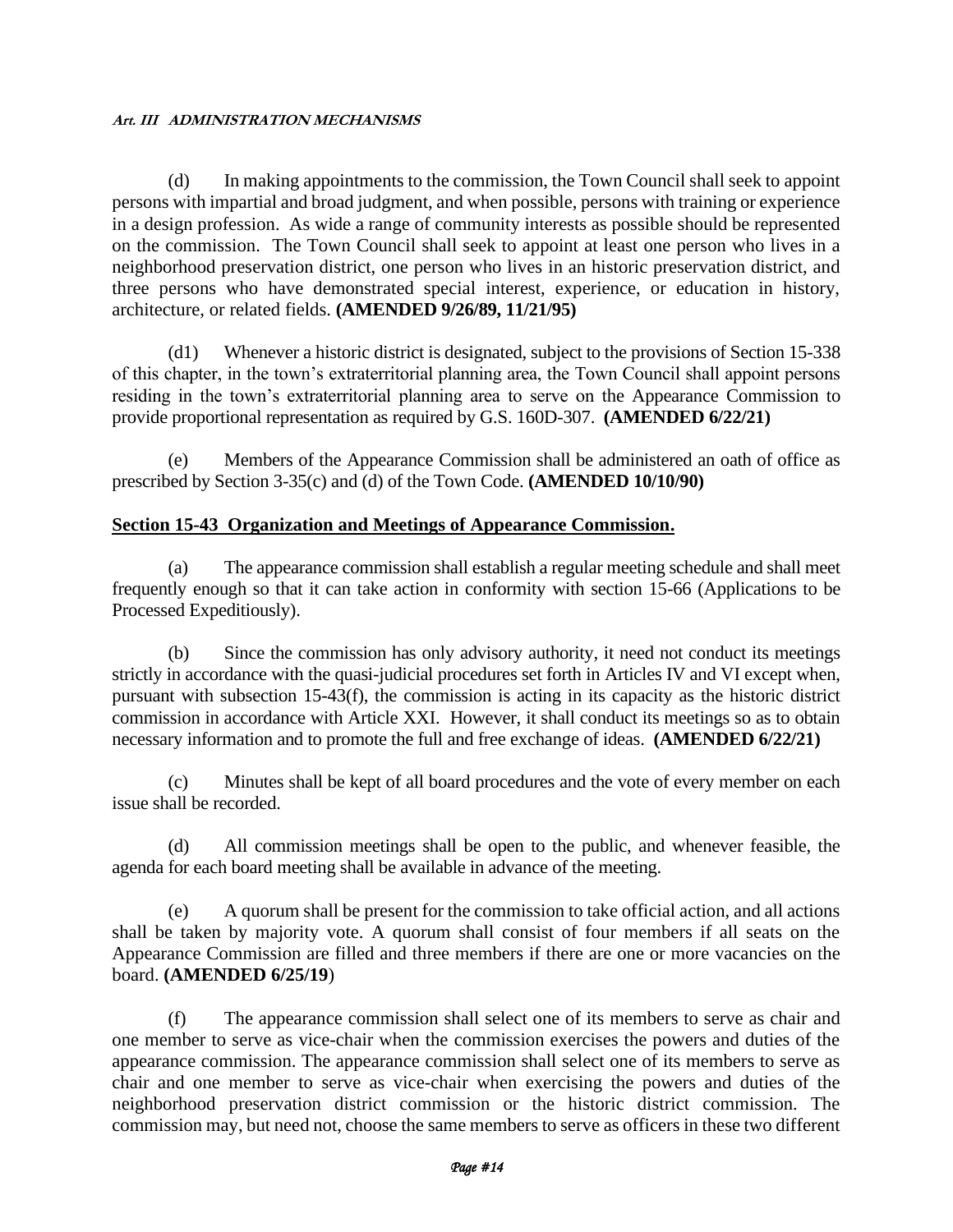capacities. These officers will be chosen annually at the commission's first meeting in March and shall serve for terms of one year unless their terms of appointment to the commission sooner expire. Vacancies shall be filled for the unexpired term only. A member may be selected to serve as chair in either capacity for not more than two consecutive full one-year terms. The chairman and vice-chairman may take part in all deliberations and vote on all issues. **(AMENDED 1/10/84; 9/26/89; 11/21/95; 1/27/09)**

#### **Section 15-44 Powers and Duties of Appearance Commission.**

- (a) The appearance commission may:
	- (1) Initiate, promote, and assist in the implementation of programs for general community beautification within the town's planning jurisdiction.
	- (2) Seek to coordinate the activities of individuals, agencies, organizations and groups, public and private, whose plans, activities and programs bear upon the appearance of the town and its environs.
	- (3) Direct the attention of the mayor and the Board of Aldermen to ways in which the town government may take direct action affecting the appearance of the town and its environs.
	- (4) Make recommendations upon any permit or other item referred to the commission by the Town Council, planning board, board of adjustment, or administrator. Without limiting the generality of the foregoing, the commission's recommendations regarding development permit applications may address the appearance or design of proposed development projects. **(AMENDED 6/27/06).**
	- (5) Appoint subcommittees (consisting of commission members) or advisory groups (consisting of commission members, persons who are not commission members or any combination thereof) to advise and assist the commission in carrying out its duties.
	- (6) Take any other action authorized by this chapter or any other ordinance or resolution of the Town Council.

(b) The appearance commission shall report orally or in writing, as requested by the board, at least quarterly to the mayor and Town Council. It shall submit its requested budget of funds needed for operation during the ensuing fiscal year to the town manager no later than April 15. All accounts and funds of the commission shall be administered in accordance with the requirements of the Municipal Fiscal Control Act.

(c) The appearance commission is hereby authorized to receive contributions from private agencies, foundations, organizations, individuals, the state or federal government, or any other source, in addition to any sums which may be appropriated for its use by the Town Council. It may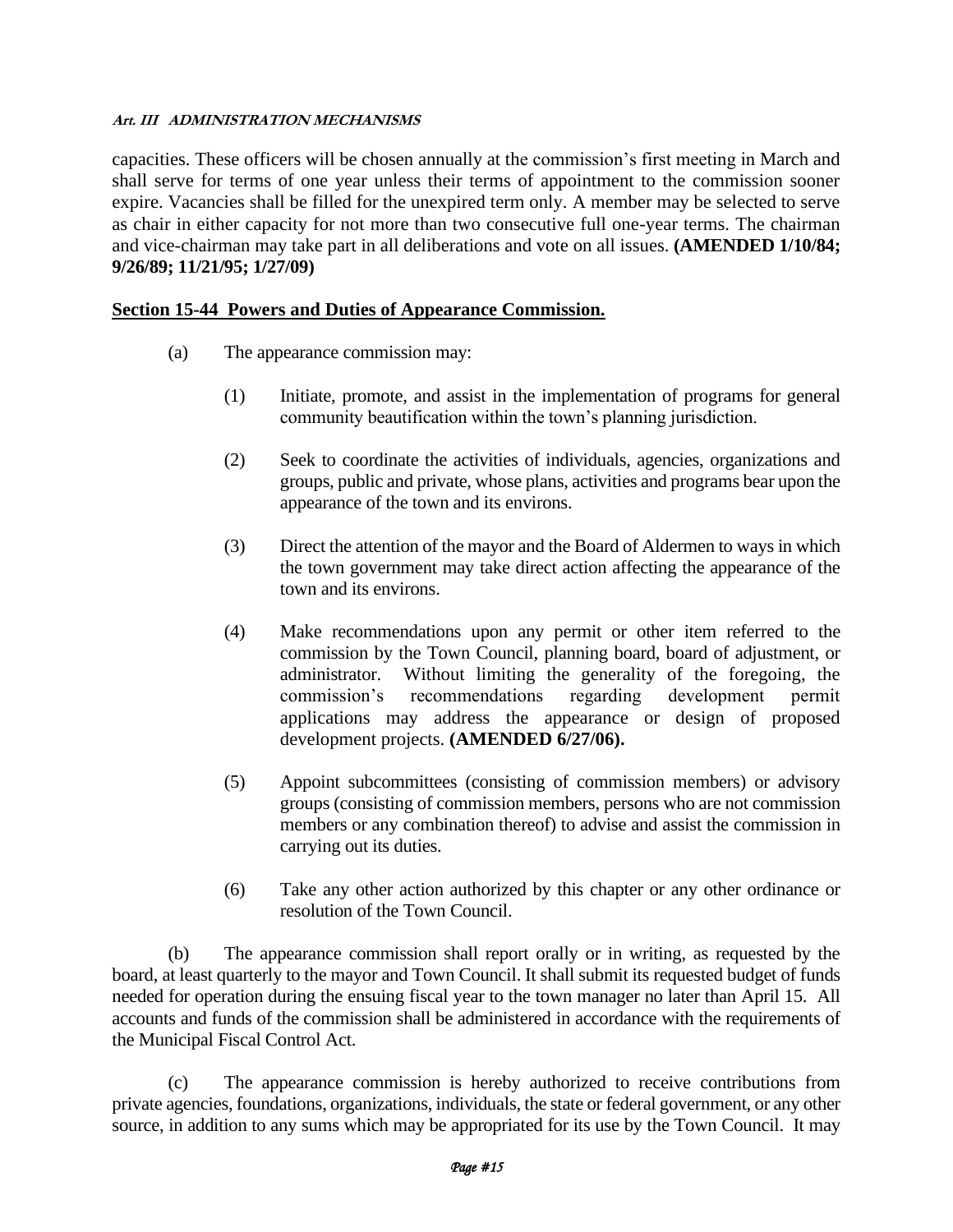accept and disburse such contributions for special purposes or projects, subject to any specified conditions which it deems acceptable, whether or not such projects are included in the approving budget.

(d) The appearance commission may adopt rules and regulations governing its procedures and operations not inconsistent with the provisions of this chapter.

(e) The appearance commission shall exercise all the powers and duties of the neighborhood preservation district commission as set forth in Article XXI, Part 1, of this chapter. **(AMENDED 9/26/89)**

(f) The appearance commission shall exercise all the powers and duties of the historic district commission as set forth in Article XXI, Part 2 of this chapter. **(AMENDED 11/21/95)**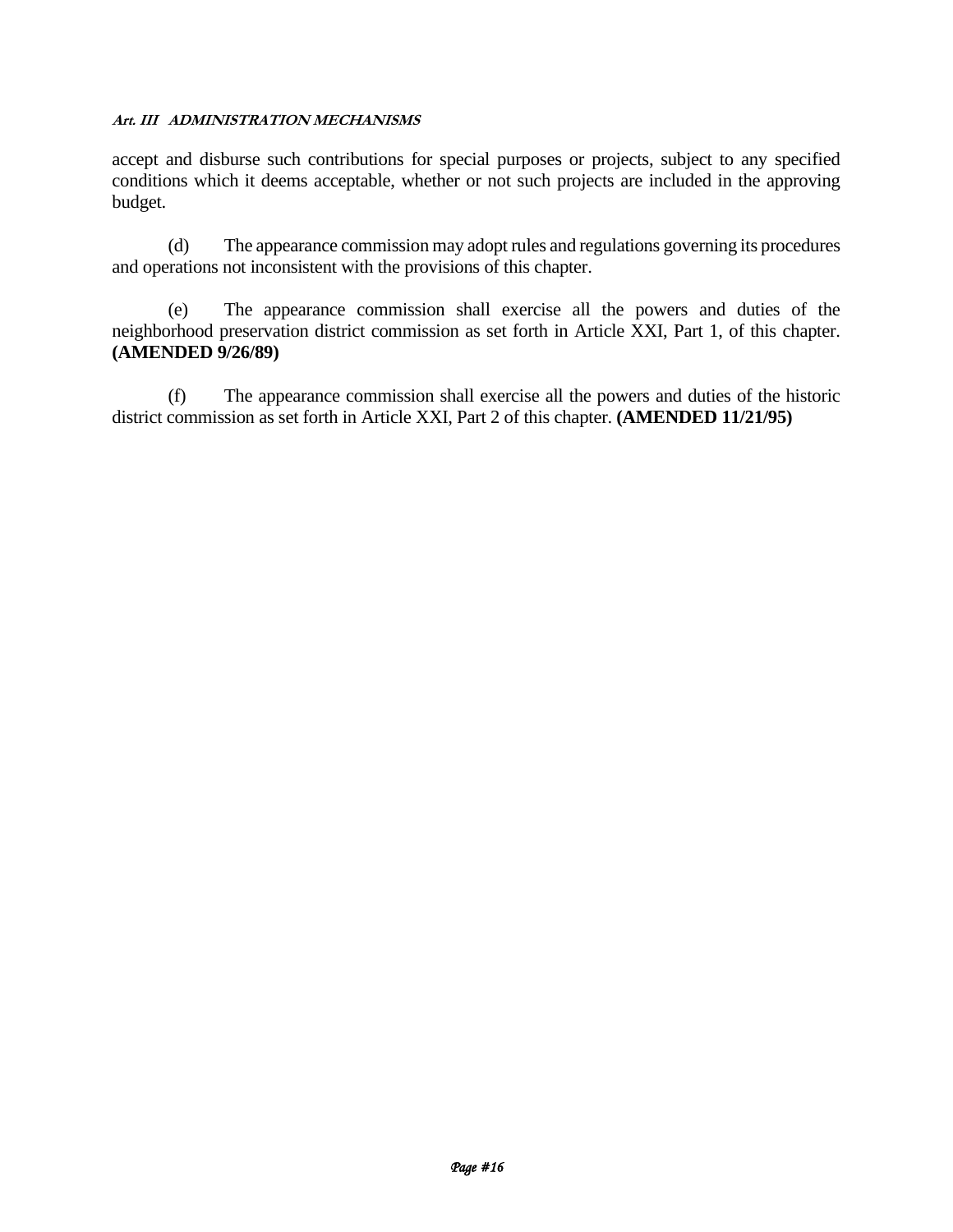# **PART VI. ENVIRONMENTAL ADVISORY BOARD (AMENDED 2/20/96)**

#### **Section 15-45 Appointment and Terms of Environmental Advisory Board.**

(a) There shall be an Environmental Advisory Board (EAB), which shall consist of seven members appointed by the Town Council. All members of the EAB shall either reside, own property, or operate a business within the town's planning jurisdiction.

(b) EAB members shall be appointed for three year staggered terms, but members may continue to serve until their successors have been appointed. The initial terms of all members shall expire on January 31, 1996. Effective February 1, 1996, three members shall be appointed for three year terms, two members for two year terms, and two members for one year terms. Vacancies shall be filled for the unexpired terms only.

- (c) Members may be removed as follows:
	- (1) The chair shall file or caused to be filed with the town clerk an attendance report after each meeting identifying those members who are present or absent.
	- (2) Unless the chair waives the requirement, members shall be removed if they are absent for three consecutive meetings or if they miss more than 30% of the meetings during a twelve-month period. The town clerk shall notify the chair in writing as soon as a member becomes subject to removal under this section. The chair will have ten days after receipt of such notice to waive the removal. If the chair fails to notify the town clerk in writing within ten days after receipt of such notice that the automatic removal requirements should be waived, the town clerk will send the removal notice to the member. This removal shall be effective on the date of such notice.
	- (3) Members may also be removed by the Town Council, after a hearing, for any good cause related to performance of duty.

#### **Section 15-45.1 Organization and Meetings of EAB.**

(a) The EAB shall establish a regular meeting schedule. All meetings shall be open to the public and notification of such meetings shall conform to the requirements of the Open Meetings Law.

(b) A quorum shall be present for the EAB to take official action, and all actions shall be taken by majority vote. A quorum shall consist of four members if all seats on the EAB are filled and three members if there are one or more vacancies on the board.

(c) The EAB shall select one of its members to serve as chair and one member to serve as vice-chair. These officers will be chosen annually at the EAB's first meeting in March and shall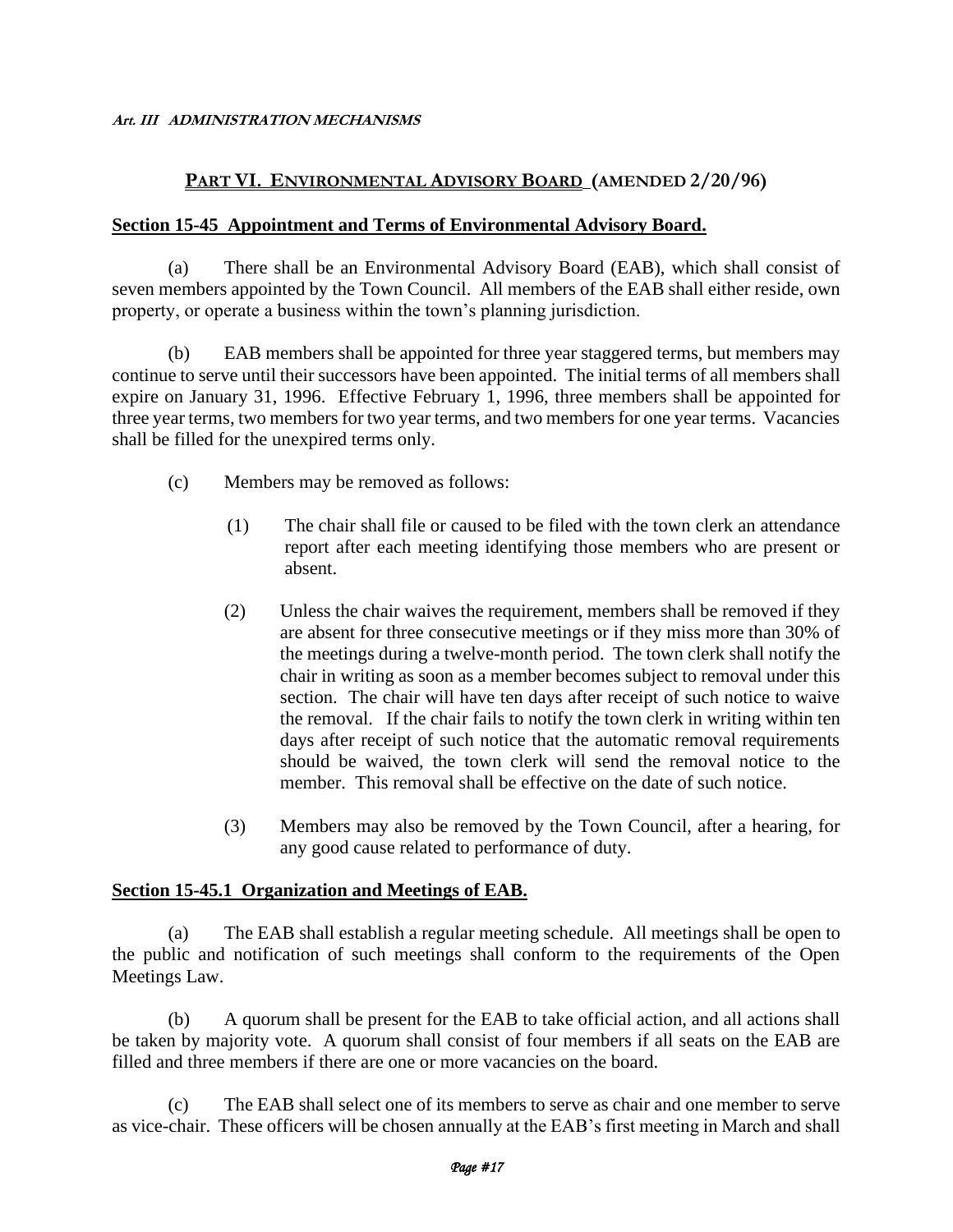serve for terms of one year unless their terms of appointment to the EAB sooner expire. Vacancies shall be filled for the unexpired term only. A member may be selected to serve as chair for not more than two consecutive full one-year terms. The chair and vice-chair may take part in all deliberations and vote on all issues. **(AMENDED 01/27/09)**

#### **Section 15-45.2 Powers and Duties of the EAB. (REPEALED 5/11/99) (AMENDED 2/25/14; 10/24/17)**

The Environmental Advisory Board may:

(a) Advise the Town Council on policies, ordinances, and administrative procedures regarding environmental protection and the conservation of natural resources. The areas of review for the EAB include new development, solid waste, air quality, climate protection and resilience, energy conservation, solar energy, groundwater, natural resources, and other areas.

(b) Provide recommendations for green building and low impact development as part of new development and redevelopment, including site planning and design, energy efficiency and renewable energy, water efficiency, materials efficiency and waste reduction, indoor environmental quality, and the minimization of pollution.

(c) Adopt a set of guiding principles or goals for the EAB and review these goals periodically to determine if they are being obtained.

(d) Take any other action authorized by this chapter or any other ordinance or resolution of the Town Council.